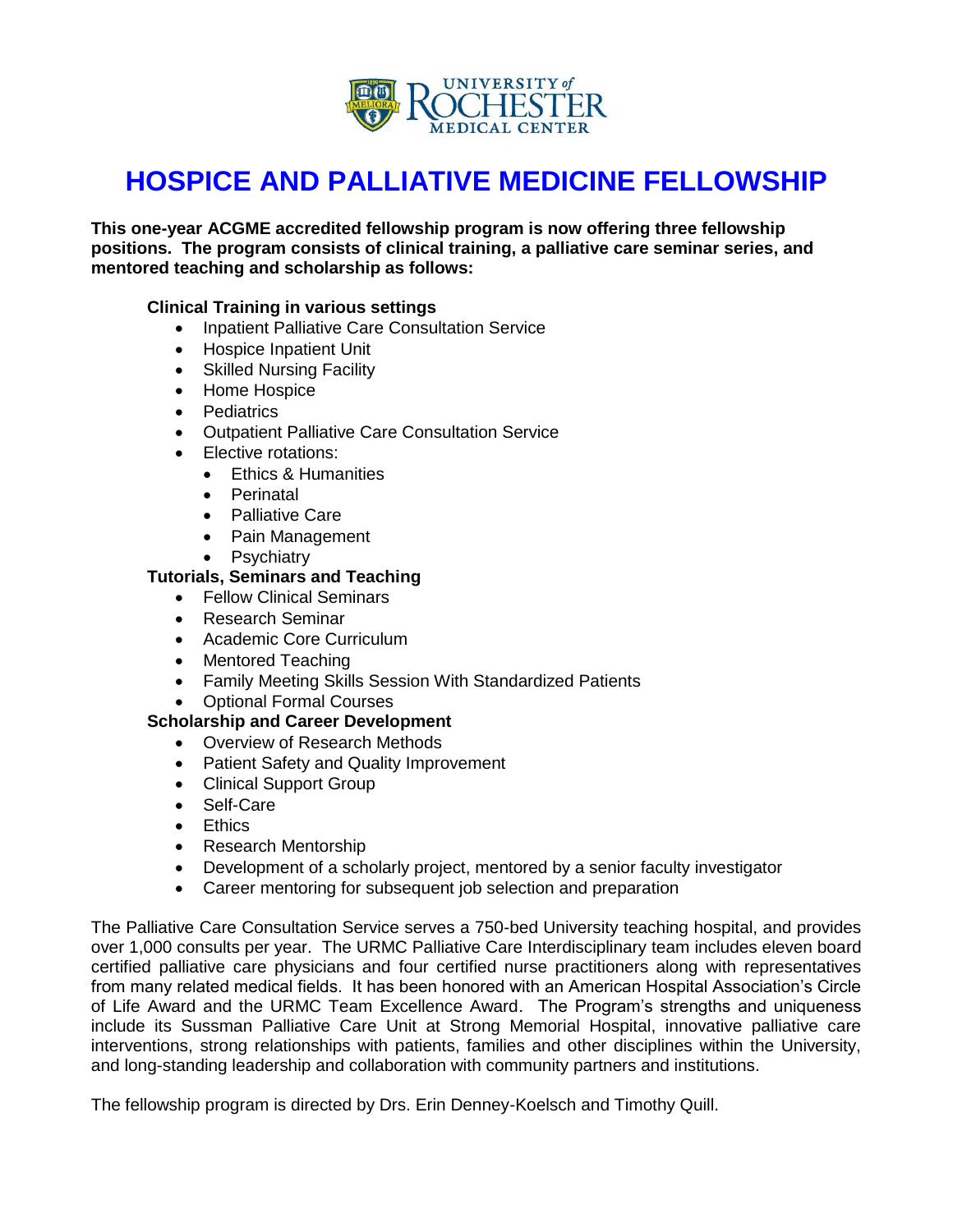# **OVERALL EDUCATIONAL GOALS OF THE FELLOWSHIP PROGRAM**

- 1. Provide comprehensive assessment and management of patients' suffering and quality of life, including physical, functional, social, psychological, spiritual, and cognitive domains.
- 2. Care for pediatric, adult, and geriatric patients with a variety of medical, cultural, religious and socioeconomic backgrounds in a variety of settings including inpatient, outpatient, nursing home and patient's home.
- 3. Develop expertise in pain and symptom management as it applies to the care and treatment of patients with serious, potentially life-threatening medical illnesses.
- 4. Learn the role of the interdisciplinary team, and what qualities help a team work together most effectively.
- 5. Learn how to sensitively and effectively deliver bad news.
- 6. Understand family systems, and how such dynamics influence medical decision- making, delivering palliative care, and providing hospice care.
- 7. Develop familiarity with economic, ethical, and legal aspects of palliative medicine.
- 8. Assess functional status and mental capacity of patients.
- 9. Develop effective communication skills with patients, families, and colleagues.
- 10. Assist patients, families, and healthcare providers with complex medical decision-making, and advance care planning.
- 11. Teach principles and practice of palliative care to trainees and learn from members of the interdisciplinary team.
- 12. Critically evaluate the literature in palliative care and use it as a guide in the assessment and management of patients with advanced disease.
- 13. Understand the financial barriers and challenges to providing comprehensive end-of-life care across the spectrum of hospice care settings.
- 14. Initiate and carry through to completion a basic research or quality improvement project that relates to palliative care.

# **INPATIENT ROTATION**

Strong Memorial Hospital is the home institution for the fellowship program and the site for the 20 weeks on the inpatient palliative care consultation service. Eleven faculty rotate every two weeks as attendings on the inpatient consultation service. Other team members include three palliative care nurse practitioners, medicine residents, and occasional residents from other subspecialties, and medical and nursing students. The patient population is diverse consisting of all ages, varying socioeconomic status, ethnic and racial backgrounds.

The fellow is expected to work collaboratively with the attending and nurse practitioners in the equitable assignment of new patients and follow-up of established patients. The relationship with nurse practitioners, social worker, chaplain, and/or psychologist is not hierarchical, but one of mutual respect and knowledge of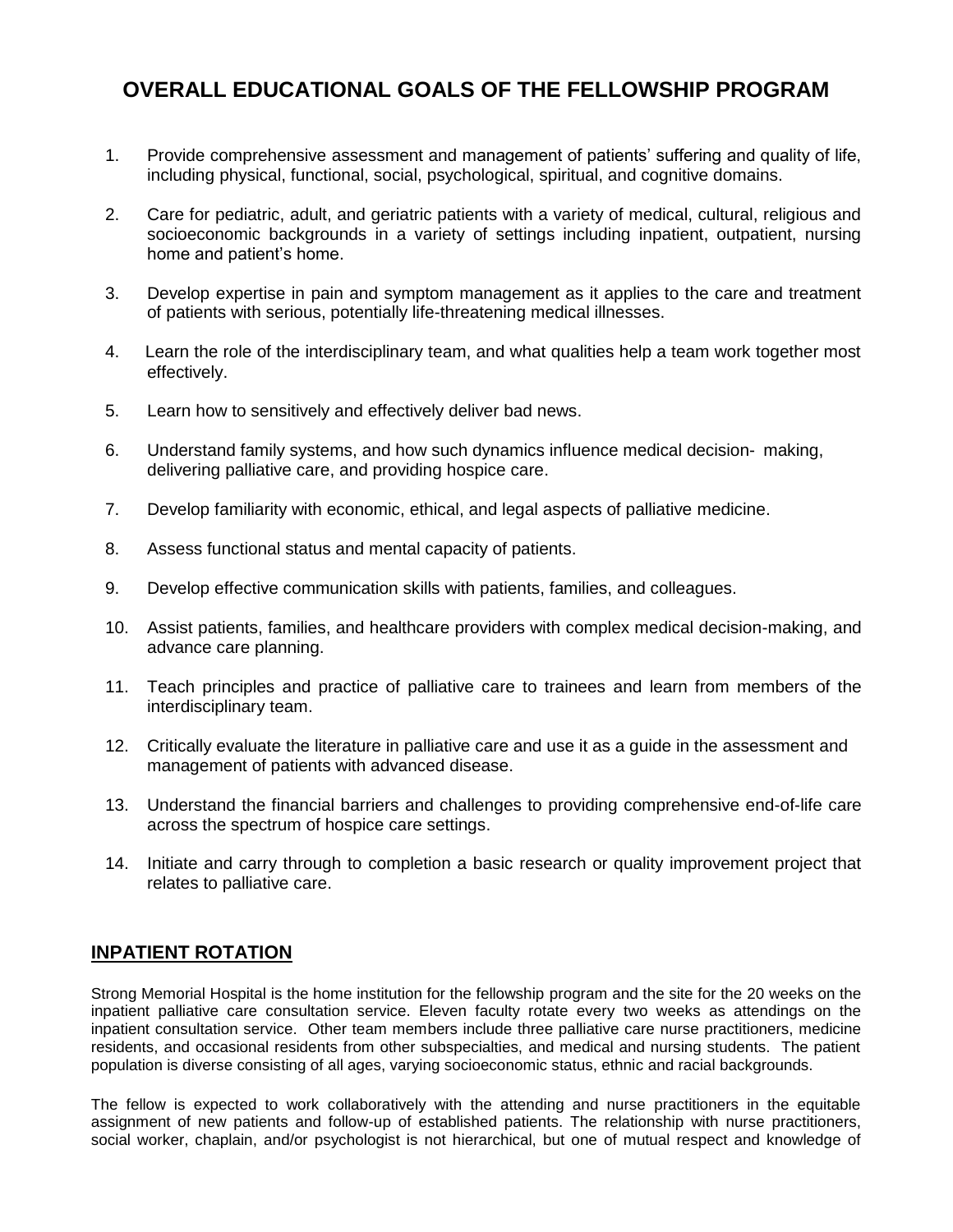when to defer to the expertise of those in other disciplines. The fellow is responsible for knowing when to involve other team members, when to defer to them, and when it is appropriate for them to take the lead in certain aspects of the care of his/her patients.

The fellow is also expected to attend weekly Interdisciplinary Team meetings. He/she is responsible for providing a concise clinical summary of new consultations and/or follow-up of established patients. He/she also presents an assessment and recommendation regarding approach to care for the patients he/she follows. The fellow is encouraged to ask for input from team members and participate in the discussion regarding approach to care of any patients presented at the meeting.

#### **HOME HOSPICE ROTATION**

The fellow will spend 2 weeks with Lifetime Care Home Hospice, and 2 weeks with The Visiting Nurse Home Hospice Service, an affiliate of the University of Rochester Medical Center. Each home hospice group offers a team approach that meets the varied and changing needs of terminally ill patients and their families in a home setting.

The fellow will be a learner, observer, and provider of service in home hospice care. The fellow will co-visit homes of patients enrolled on hospice with the team's social worker, nurses, and medical director. In addition, if a patient has troublesome symptoms, or a nurse is not clear about physical exam findings, the fellow can be helpful to the nurse, the patient and family, and the attending physician who may be trying to care for the patient from the context of a busy office practice. The fellow will attend weekly IDT meetings, at which all patients enrolled on the home hospice program (in addition to patients in the hospital and in a hospice unit) are discussed. The fellow will have a 2 week in each of 2 home hospice programs: (1) **VNS**. Most of the time will be spent making home visits with nurses, social workers or chaplain; and (2) **Lifetime Care**. Most of the time will be spent making home visits with a physician (the Medical Director) who has a large home-based hospice and palliative care practice. In addition, the medical director will review management of symptoms within the home, deciding when to transfer from home to a residential or acute hospice setting, and the administrative aspects of home hospice care.

# **ACUTE HOSPICE UNIT ROTATION**

The Hildebrandt Center for Hospice Care is a free-standing 12-bed acute hospice unit with Unity Health Care System. The unit is typically filled to capacity, thus ensuring the fellow has exposure to ample numbers of patients receiving hospice care. The fellow has an active role in daily rounds. He/she rounds with a supervising attending (board certified in HPM)*,* medicine resident and nurse, and sees all the patients (usually 10-11 patients). The fellow, along with the resident and the attending, assesses the patients and develops a medical care plan daily. The fellow does active bedside teaching with the resident, and participates in the weekly interdisciplinary group meeting. The fellow also gives a didactic lecture weekly to the resident and the attending.

The fellow is expected to be aware of all aspects of patient care including clinical status, nursing issues, placement issues, family and spiritual issues. His/her presence on the unit ensures daily interaction with the above disciplines, and his/her presence at the weekly IDT meetings ensures consistent attention to the total care of the patient, as seen from all the above disciplines.

# **LONG-TERM CARE ROTATION**

Monroe Community Hospital (MCH) is a 566-bed county owned long-term care facility, which remains one of the premier teaching nursing homes in the country and is the principal training site for the geriatric medicine fellowship program. MCH accommodates a diverse population with unique and complex care needs necessitating intensive symptom management and end-of-life care. Hospice Care is provided directly on site to the nursing home residents in the facility through contracts with the Visiting Nurse Service Hospice and Lifetime Care Hospice. It is home to the University of Rochester Geriatric Assessment Clinic, the regional offices of AARP and the Alzheimer's Association, and home to the Monroe County Office for the Aging.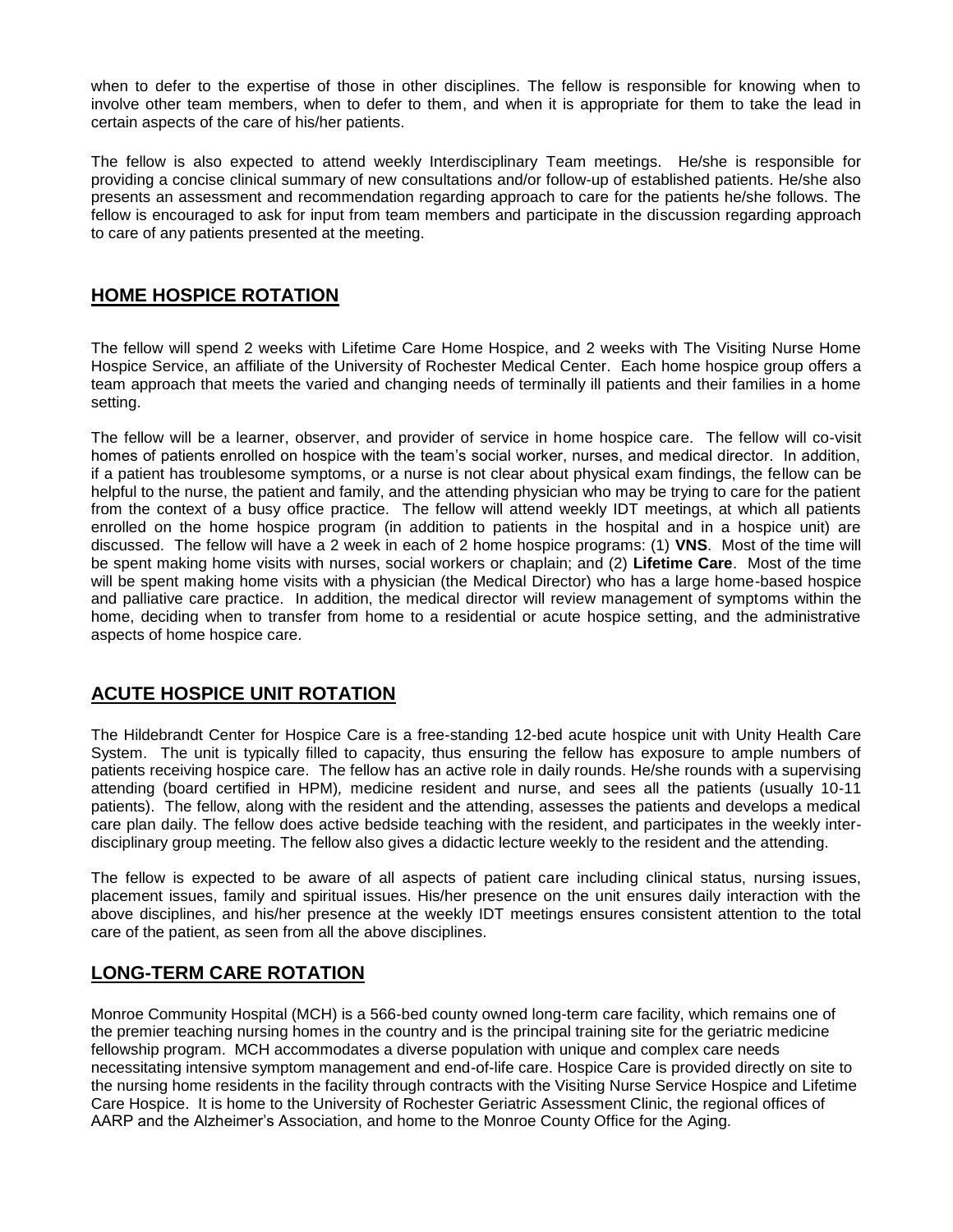Each fellow is responsible for the assessment and care of long-term care patients in collaboration with attending physicians at Monroe Community Hospital who are dually board-certified in geriatric medicine and hospice/palliative medicine. Fellows will participate in clinical rounds on a regular basis with patients, work with the interdisciplinary care team, and participate in family and staff meetings. Fellows should check in daily with their supervising physician, reviewing patient care log books, follow-up on diagnostic studies, and discuss any relevant patient care issues with the supervising physician. Fellows are expected to attend family meetings if possible and to participate in care plan meetings if necessary. Fellows are responsible for completing the admission history and physical, regulatory 30 and 60 day progress notes, AIMS testing, MMSE, Geriatric Depression Screen and other relevant evaluations with the patients in collaboration with the attending physician. Other experiences include participation on a locked wandering/behavior unit at MCH and a respiratory unit for ventilator-dependent patients or those with chronic tracheotomy care. Fellows will also have the opportunity to participate in hospice care on site at MCH and other local nursing homes, including clinical visits with a hospice medical director for symptom management consultation and face-to-face visits for hospice recertification.

# **PEDIATRIC PALLIATIVE CARE ROTATION**

All fellows will spend two weeks in pediatric palliative care rotations. Pediatric track fellows will spend up to 12 weeks on this rotation. He/she will be a member of two pediatric palliative care teams on this rotation: the hospital-based and community-based teams. The two teams work closely together and membership overlaps between them. As a member of the hospital-based team, the fellow will be expected to evaluate and follow inpatient pediatric consultations under the supervision of the hospital-based attending, and will work collaboratively with the pediatric palliative care nurse practitioner and social worker. In addition the fellow will be expected to contact the appropriate community-based team member(s) regarding the status of any inpatients that he/she follows. Likewise, the fellow will be an active participant in the community-based pediatric palliative care program – CompassionNet. CompassionNet is a community-based Pediatric Palliative Care Program administered by Lifetime Care. Fellows spend a significant amount of their pediatric rotation here; duties include medical evaluations at home, visits to chronically ill children and attendance at IDT meetings. The fellow will make home visits with community-based team members (MD, RN's, case managers, nurse practitioners), and will report to the hospital-based team on these children's status. The fellow will attend both hospital and community-based IDT biweekly meetings, and is expected to actively participate, reporting on any patients he/she follows.

# **OUTPATIENT CLINIC ROTATION**

The fellow will spend a half-day in a palliative care outpatient clinic weekly throughout the year. The fellow will have his/her own continuity palliative care clinic during this timeframe, under the supervision of an HPM board certified faculty member and will work primarily under the supervision of the fellowship co-director. In so doing, the fellow will have the opportunity to follow a panel of patients over time, and a single attending will be able to supervise and teach the fellow which helps provide continuity. Importantly, this will give the fellow the opportunity to follow outpatients over time (and if the patient is hospitalized or on home hospice, across settings). Clinics are housed in the Wilmot Cancer Center at Strong Memorial Hospital, but include patients with a wide variety of chronic and terminal illnesses, and a racially, ethnically and age-diverse adult population. In a typical half-day clinic, two new patients and two follow-up patients are seen. Patients are usually seen for discussion of goals of care, patient and family support, pain and symptom management, and sometimes information about hospice. Fellows will have the opportunity to evaluate and manage patients within the time constraints of an outpatient setting, and the attending will spend one-on-one time with the fellows before or after clinic to discuss topics related to patients seen.

# **ELECTIVE ROTATIONS**

The fellow will have the opportunity to spend 6 weeks on the following electives. The time can be divided into three 2-week electives, two 3-week electives, or a 4-week and 2-week elective. The elective opportunities are as follows: